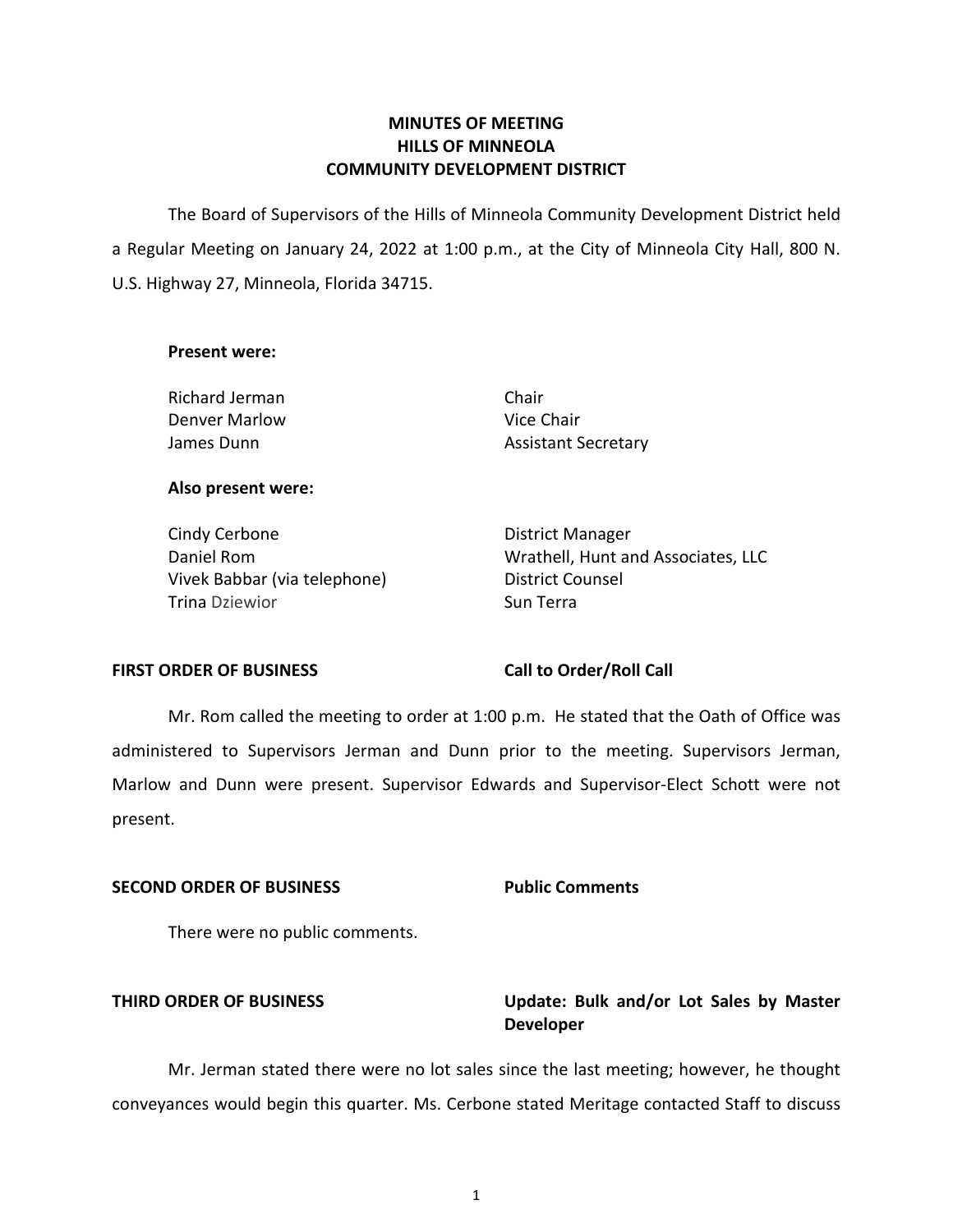how to proceed with estoppels for the remainder of the year, until lots go on the tax rolls. Mr. Marlow stated that Ashton and Starlight would do the same.

**FOURTH ORDER OF BUSINESS** Administration of Oath of Office to Newly  **Elected Supervisors** *(the following to be provided in a separate package)* 

Mr. Rom reiterated that the Oath of Office was previously administered to the newly elected Supervisors. He provided and briefly explained the following items:

- **A. Guide to Sunshine Amendment and Code of Ethics for Public Officers and Employees**
- **B. Membership, Obligations and Responsibilities**
- **C. Financial Disclosure Forms** 
	- **I. Form 1: Statement of Financial Interests**
	- **II. Form 1X: Amendment to Form 1, Statement of Financial Interests**
	- **III. Form 1F: Final Statement of Financial Interests**

### **D. Form 8B – Memorandum of Voting Conflict**

Mr. Rom would email an electronic version of Form 1, along with information on how the form may be submitted electronically.

 **Canvassing and Certifying the Results of the Landowners' Election of Supervisors Held Pursuant to Section 190.006(2), Florida Statutes; Providing a Severability Clause; Providing for Conflict and Providing FIFTH ORDER OF BUSINESS Consideration of Resolution 2022-02, an Effective Date** 

Mr. Rom presented Resolution 2022-02 and recapped the Landowners' Election results as follows:

| Seat 3 | James Dunn     | 36 Votes | 2-year Term |
|--------|----------------|----------|-------------|
| Seat 4 | Richard Jerman | 37 Votes | 4-year Term |
| Seat 5 | Adam Schott    | 37 Votes | 4-year Term |

The following change was made to Resolution 2022-02: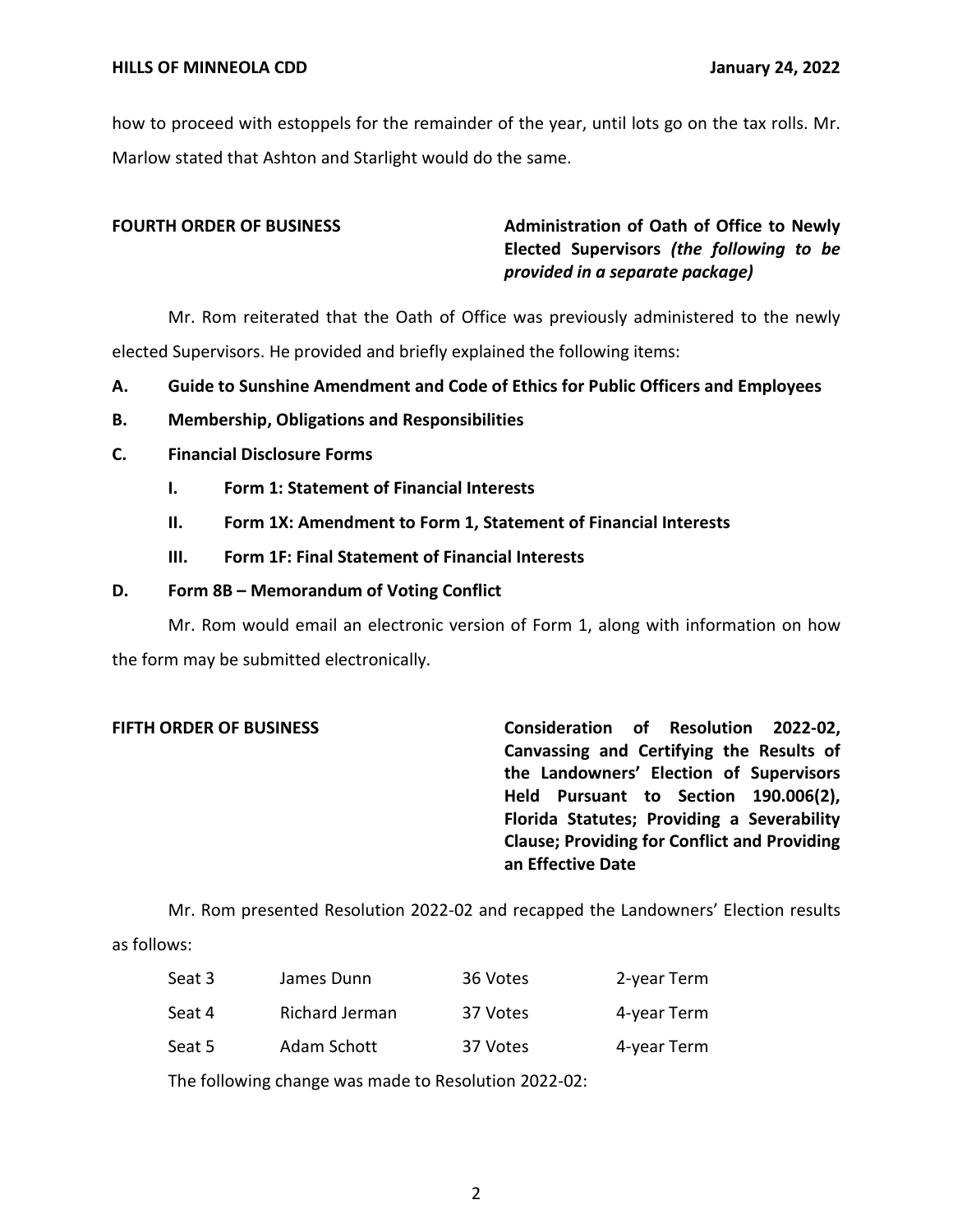Throughout: Change "Jermann" to "Jerman"

 **On MOTION by Mr. Dunn and seconded by Mr. Marlow, with all in favor, Resolution 2022-02, as amended, Canvassing and Certifying the Results of the Landowners' Election of Supervisors Held Pursuant to Section 190.006(2), Florida Statutes; Providing a Severability Clause; Providing for Conflict and Providing an Effective Date, was adopted.** 

# **Designating Certain Officers of the District, and Providing for an Effective Date SIXTH ORDER OF BUSINESS Consideration of Resolution 2022-03,**

 Mr. Rom presented Resolution 2022-03 and read the title. Mr. Jerman nominated the following slate of officers:

| Richard Jerman       | Chair                      |
|----------------------|----------------------------|
| <b>Denver Marlow</b> | Vice Chair                 |
| Craig Wrathell       | Secretary                  |
| Dan Edwards          | <b>Assistant Secretary</b> |
| Adam Schott          | <b>Assistant Secretary</b> |
| James Dunn           | <b>Assistant Secretary</b> |
| Cindy Cerbone        | <b>Assistant Secretary</b> |
| Daniel Rom           | <b>Assistant Secretary</b> |

No other nominations were made.

 Prior appointments by the Board for Treasurer and Assistant Treasurer remain unaffected by this Resolution.

 **On MOTION by Mr. Marlow and seconded by Mr. Dunn, with all in favor, Resolution 2022-03, Designating Certain Officers of the District, as nominated, and Providing for an Effective Date, was adopted.** 

SEVENTH ORDER OF BUSINESS **Consideration of Poulos and Bennett, LLC, Stormwater Needs Analysis Proposal**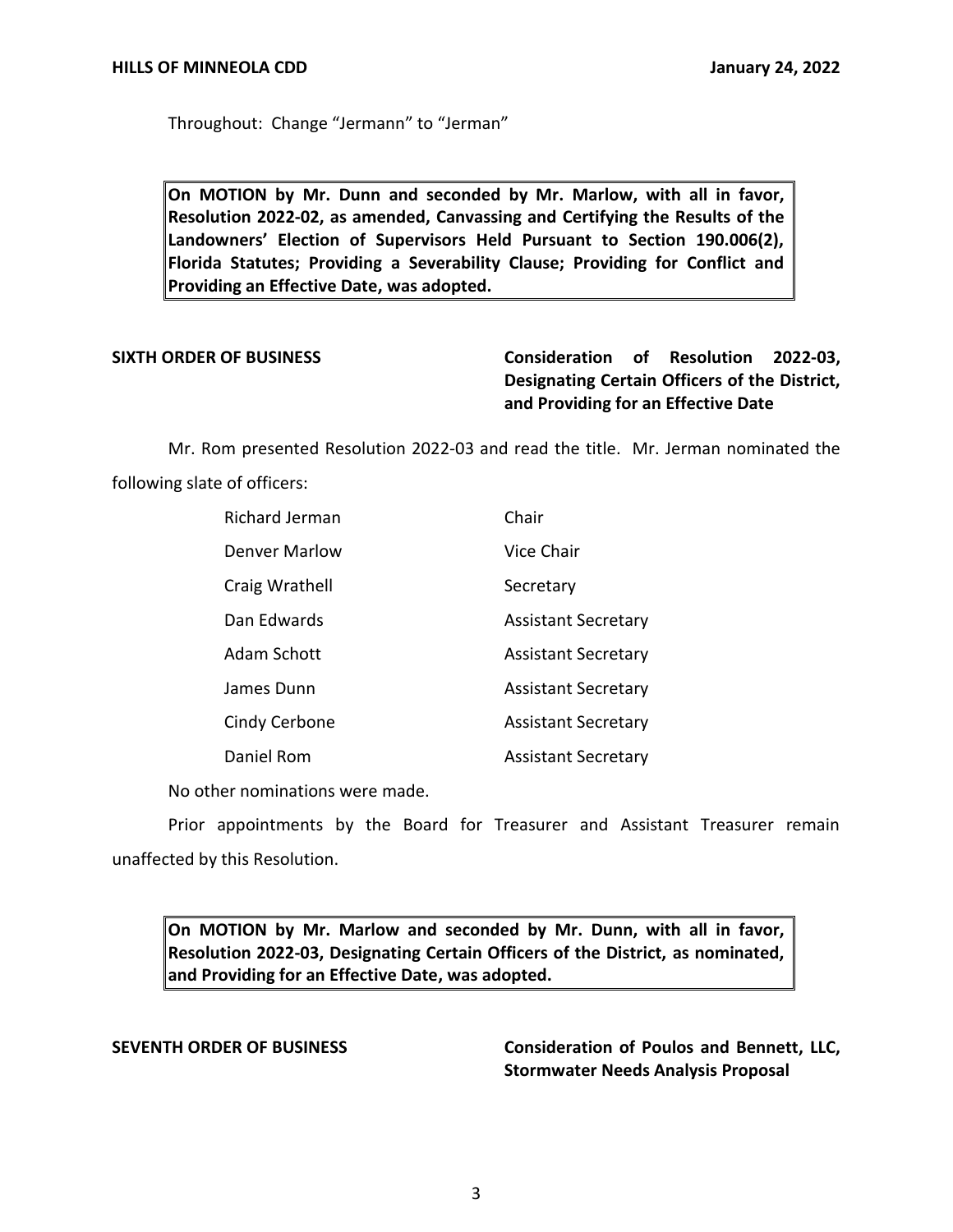Poulos and Bennett, LLC, Stormwater Needs Analysis Proposal and Fee Schedule previously Mr. Rom stated that all CDDs are now required to submit an initial Stormwater Needs Analysis Report by June 30, 2022 and an update every five years thereafter. He presented the reviewed by the Chair. It was anticipated that the bulk of the work would be realized in conjunction with the initial Report and that subsequent updates would be less cumbersome.

 **On MOTION by Mr. Marlow and seconded by Mr. Jerman, with all in favor, the Poulos and Bennett, LLC, Stormwater Needs Analysis Proposal and Fee Schedule, were approved.** 

### **Landscape and Irrigation RFP EIGHTH ORDER OF BUSINESS Ratification of Notice to Suspend**

Mr. Rom recalled that the Board advertised a Landscape and Irrigation Request for Proposals (RFP). During the mandatory on-site bid meeting with the respondents, it became evident that more clarification was needed regarding the necessary landscaping and remediation work. The Field Operations Manager, District Counsel and the Chair agreed that it was best to suspend the RFP and allow the landscaping to develop further.

### **Mr. Babbar joined the meeting, via telephone, at 1:07 p.m.**

Mr. Jerman asked if BWG is still authorized to proceed. Mr. Rom replied affirmatively and stated the Board previously authorized Staff to draft a month-to-month Agreement, which was just signed and would be presented for ratification at the next meeting. Billing would begin effective immediately. Mr. Jerman stated he would like the CDD to pay the expense if it is budgeted. Mr. Rom stated the CDD would pay the expenses retroactive to December 1, 2021, as the Agreement states

Mr. Rom stated the Notice was sent to the Field Operations Manager, District Manager, Chair and District Counsel. The respondents had no objection to suspension of the RFP. District Staff would contact the respondents when the RFP is reissued.

4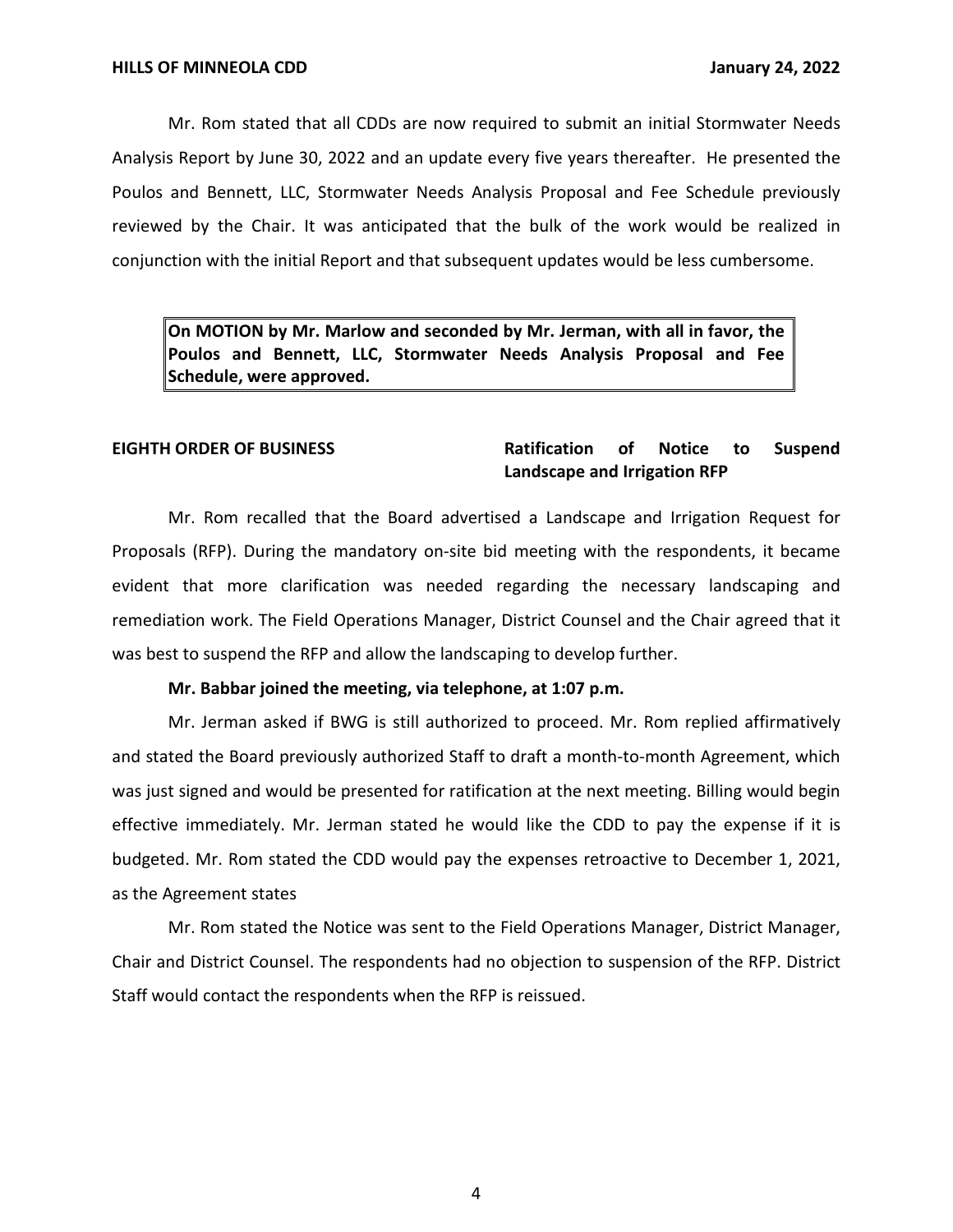**On MOTION by Mr. Marlow and seconded by Mr. Dunn, with all in favor, suspension of the Landscape and Irrigation RFP and Staff's actions to notify the respondents, were ratified.** 

**NINTH ORDER OF BUSINESS** Update: BWG Landscape Plans

Mr. Rom stated the BWG Landscape Plans were received in time for the RFP.

# **TENTH ORDER OF BUSINESS TENTH ORDER OF BUSINESS Presentation of Draft Audited Financial Report for Fiscal Year Ended September 30, 2021, Prepared by McDirmit Davis**

 Mr. Rom presented the Draft Audited Financial Report for Fiscal Year Ended September 30, 2021. There were no findings, irregularities or instances of noncompliance; it was an unmodified opinion, otherwise known as a clean audit.

 **Hereby Accepting the Audited Annual Financial Report for the Fiscal Year Ended ELEVENTH ORDER OF BUSINESS Consideration of Resolution 2022-04, September 30, 2021** 

Mr. Rom presented Resolution 2022-04.

 **On MOTION by Mr. Jerman and seconded by Mr. Marlow, with all in favor, Resolution 2022-04, Hereby Accepting the Audited Annual Financial Report for the Fiscal Year Ended September 30, 2021, was adopted.** 

### **Acceptance Statements as of December 31, 2021 TWELFTH ORDER OF BUSINESS Acceptance of Unaudited Financial**

Mr. Rom presented the Unaudited Financial Statements as of December 31, 2021.

 **On MOTION by Mr. Jerman and seconded by Mr. Dunn, with all in favor, the Unaudited Financial Statements as of December 31, 2021, were accepted.**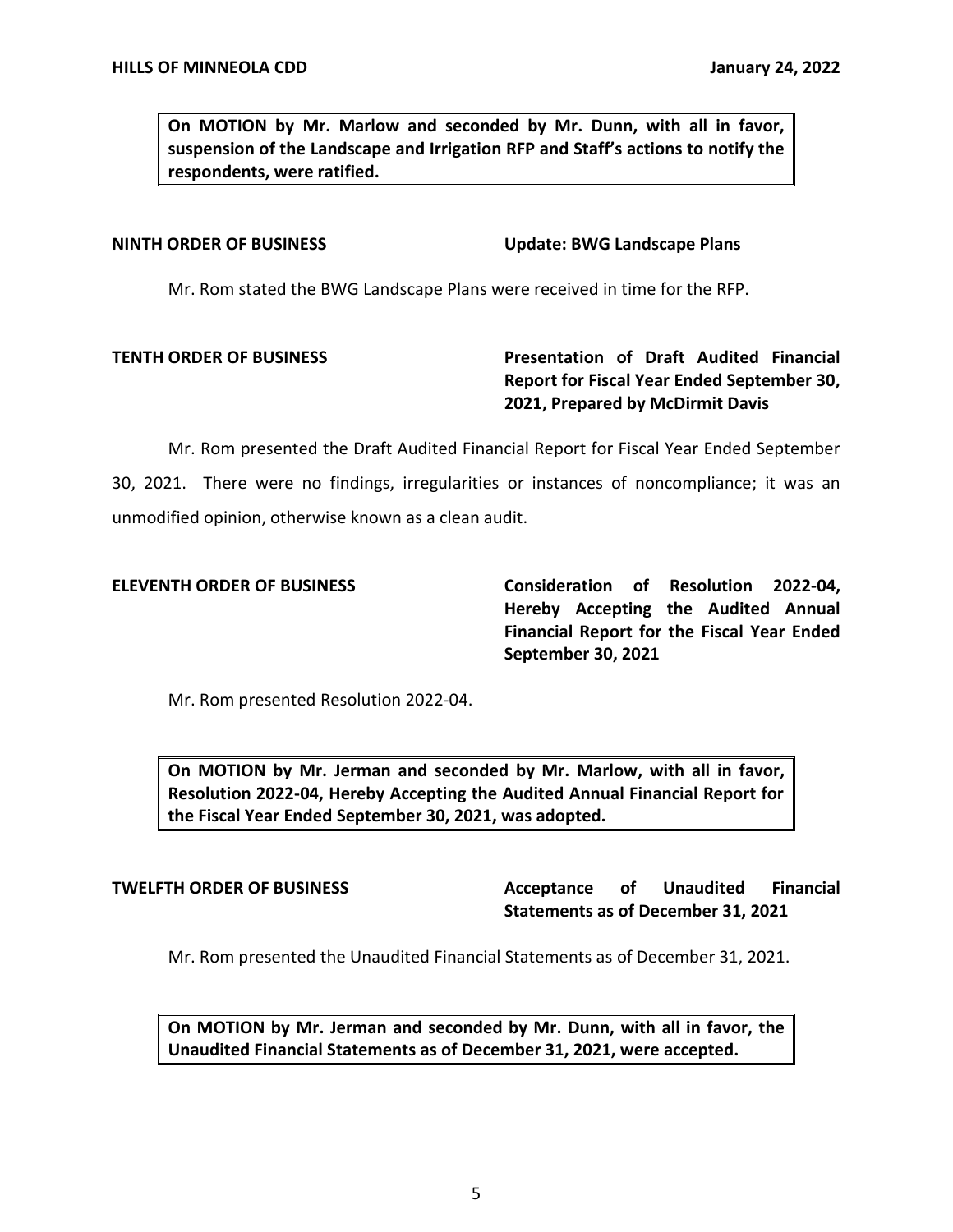### **THIRTEENTH ORDER OF BUSINESS Approval of Minutes**

Mr. Rom presented the following:

- **A. October 25, 2021 Regular Meeting**
- **B. November 2, 2021 Landowners' Meeting**

 **On MOTION by Mr. Marlow and seconded by Mr. Dunn, with all in favor, the October 25, 2021 Regular Meeting and the November 2, 2021 Landowners' Meeting Minutes, as presented, were approved.** 

### **FOURTEENTH ORDER OF BUSINESS Staff Reports**

# **A. District Counsel:** *Straley Robin Vericker*

Mr. Babbar stated he was monitoring the Legislative session for bills affecting CDDs and updates would be provided as the session progresses.

# **B. District Engineer:** *Poulos & Bennett, LLC*

There was no report.

Mr. Rom stated the District Engineer would be advised of the approval of the proposal for preparation of the Stormwater Needs Analysis Report, to be filed by June 30, 2022.

# **C. District Manager:** *Wrathell, Hunt and Associates, LLC*

Mr. Rom stated Staff would begin budget planning for Fiscal Year 2023. The proposed Fiscal Year 2023 budget would likely be presented in April or May. He would work with Mr. Hills and a delegate from the Board regarding Field Operations and Maintenance items . Mr. Dunn stated he would assist.

# • **NEXT MEETING DATE: February 28, 2022 at 1:00 p.m.**

# o **QUORUM CHECK**

The February 28, 2022 meeting would be cancelled.

# **FIFTEENTH ORDER OF BUSINESS Board Members' Comments/Requests**

There were no Board Members' comments or requests.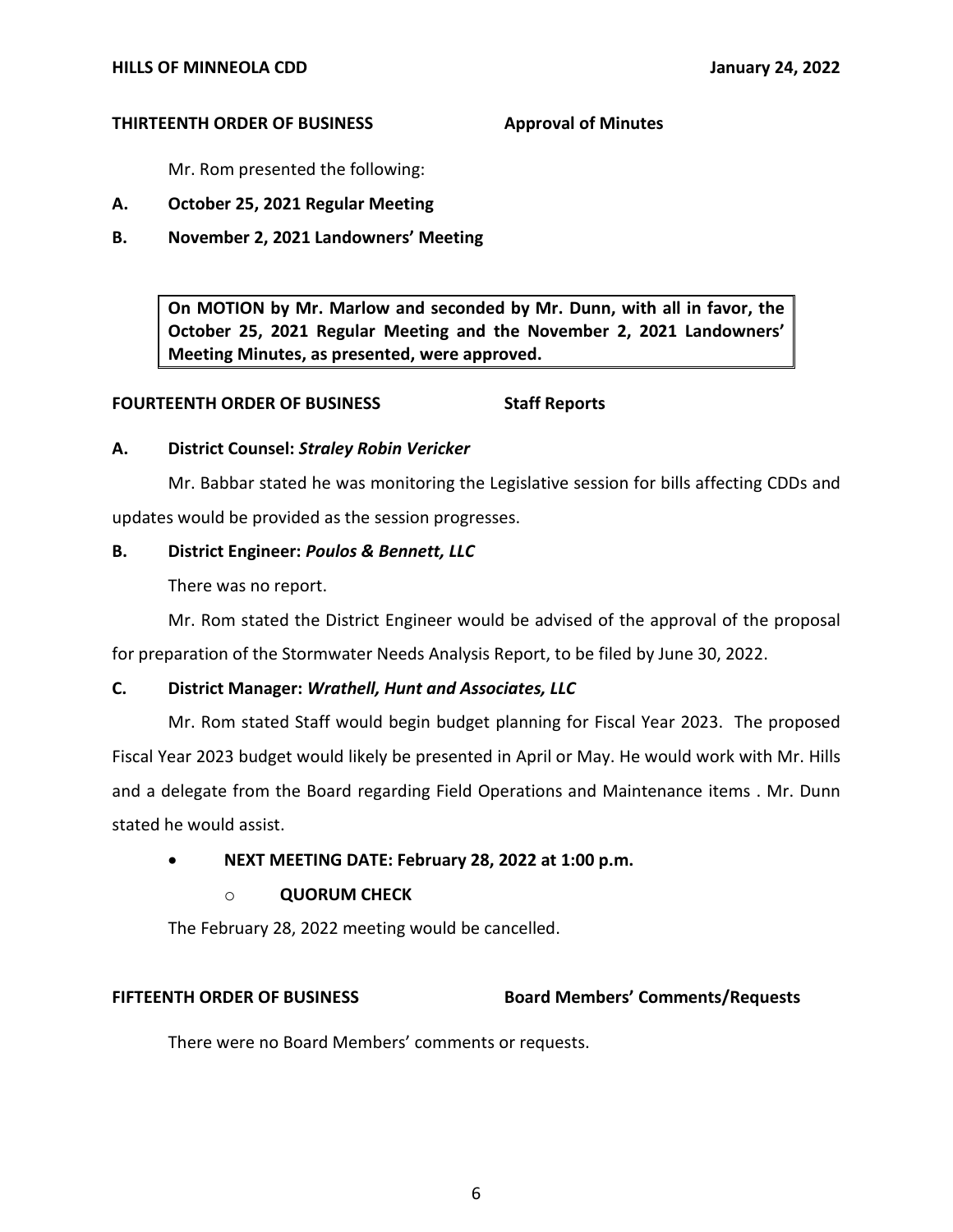# **SIXTEENTH ORDER OF BUSINESS Public Comments**

There were no public comments.

# SEVENTEENTH ORDER OF BUSINESS Adjournment

There being nothing further to discuss, the meeting adjourned.

 **On MOTION by Mr. Marlow and seconded by Mr. Dunn, with all in favor, the meeting adjourned at 1:17 p.m.** 

# [SIGNATURES APPEAR ON THE FOLLOWING PAGE]